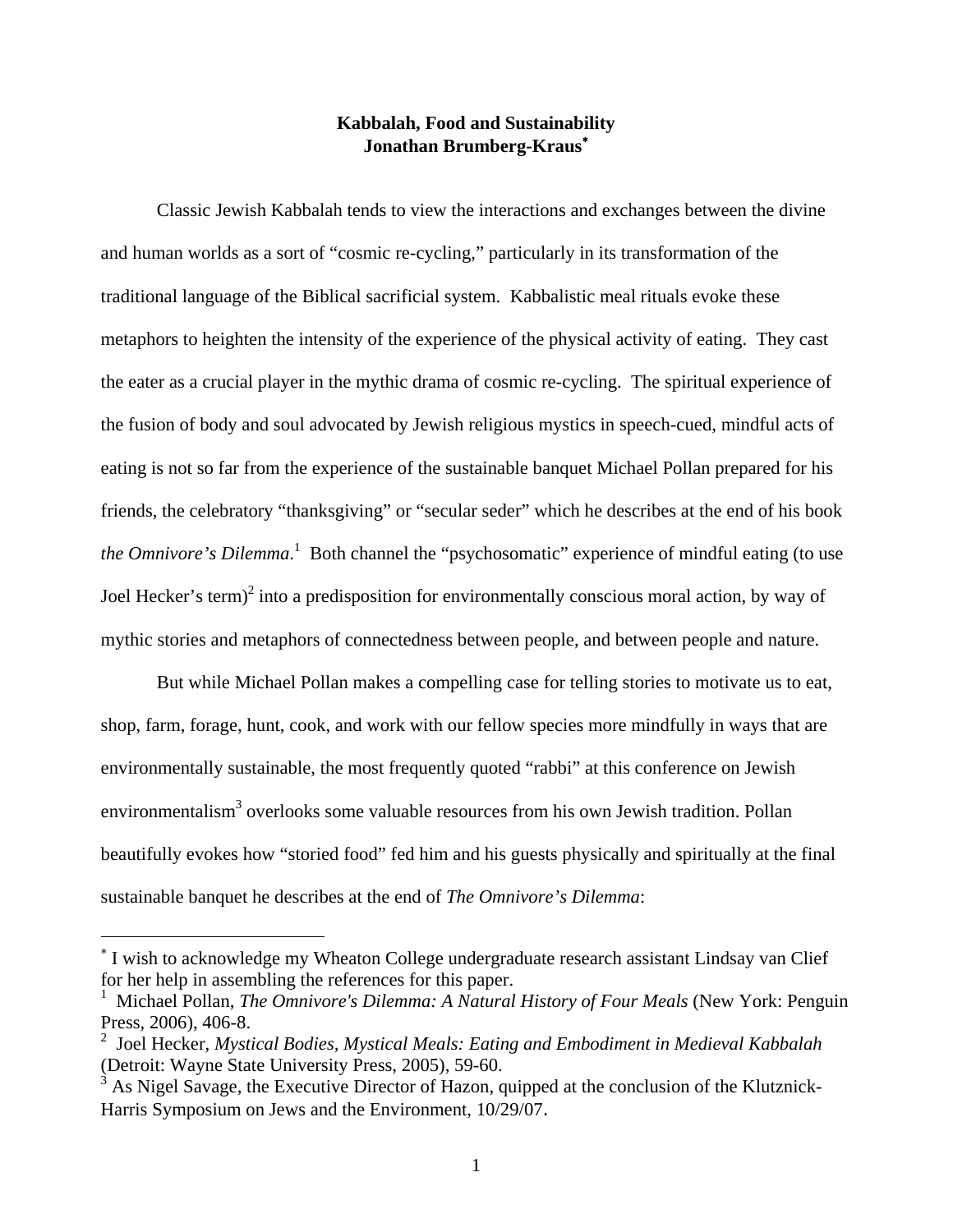a thanksgiving or a *secular seder*, [in which] every item on our plates pointed somewhere else, almost sacramentally, tell[ing] a little story about nature or community or even the sacred, for mystery was very often the theme. Such storied food can feed us both body and soul, the threads of narrative knitting us together as a group, and knitting the group into the larger fabric of the given world. $4$ 

Yet for me, conspicuously absent were the *Jewish* chapters in Pollan's "narrative knitting us together as a group…into the larger fabric of the world" despite the fact that our own Jewish narratives are quite adept at this sort of thing, like in the first chapter of Genesis, for example.<sup>5</sup> Why? Certainly Pollan acknowledges and refers to his Jewish background on several occasions in the book, and has spoken elsewhere about Jewish connections in his work, for example in an interview in *The Jew and the Carrot.*<sup>6</sup> But his references to Judaism and Jewish tradition seem to reflect both some alienation and ambivalence. Thus, in *The Omnivore's Dilemma*, Pollan says,

Healthy and virtuous as I many feel these days, *I also feel alienated from traditions I value*: cultural traditions like the Thanksgiving turkey, or even franks at the ballpark, and family traditions like my mother's beef brisket at Passover.<sup>7</sup>

But in the very next sentence he qualifies this by saying these very "ritual meals link us to our history along multiple lines- family, religion, landscape, nation and, if you want to go back much further, biology."<sup>8</sup> Maybe they can, but to Pollan, the old ways no longer seem to *do* that, for him. Pollan looks back wistfully to a lost past when "religion and ritual…played a crucial part in the process [of meat-eating]," when for "Native Americans [,]…other hunter-gatherers [and]…in biblical *time* rules governing ritual slaughter" encouraged a heightened sensitivity and appreciation

<sup>4</sup> Pollan, *The Omnivore's Dilemma,* 407-408.

<sup>5</sup> See for example Ellen Bernstein, *The Splendor of Creation: A Biblical Ecology* (Cleveland, Ohio : Pilgrim Press, 2005).

<sup>6</sup> Leah Koenig, "The View from Your Fork: An Interview with Michael Pollan," *The Jew and the Carrot*, http://jcarrot.org/the-view-from-your-fork-an-interview-with-michael-pollan/ (accessed September 12, 2008).

<sup>7</sup> Pollan, *The Omnivore's Dilemma*, 314.

<sup>8</sup> ibid., 314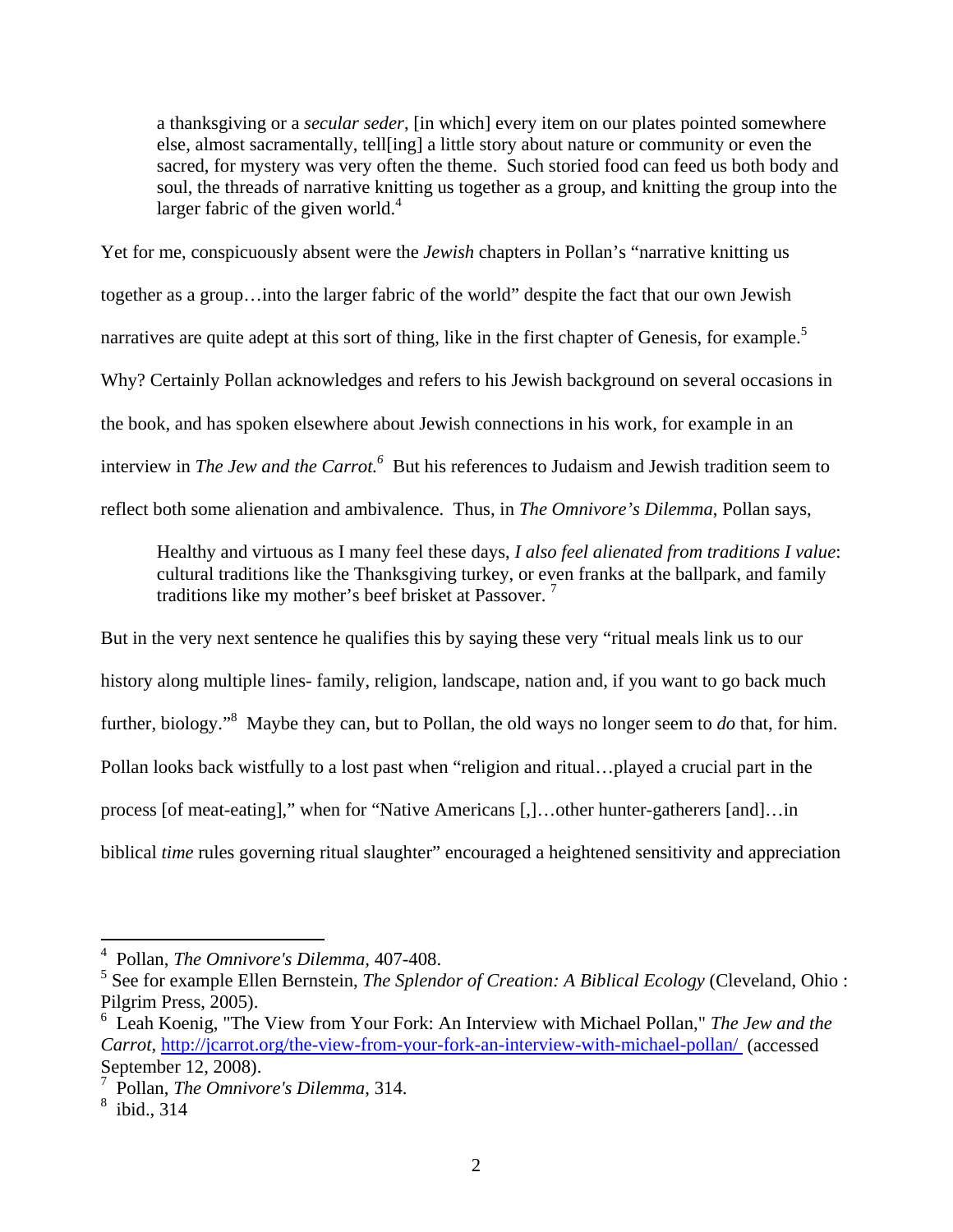for the moral costs of eating meat.<sup>9</sup> Nowadays we have totally desacralized the process. In the past, *priests* offered animals to the *gods (or God).* But today, in contrast, Pollan exclaims "Priests! Now we give the job to migrant workers paid the minimum wage."10 Especially jarring to my *Jewish* environmentalist perspective is Pollan's choice of wild boar as the main course of his otherwise remarkably moving final sustainable banquet that he arranged for his friends, which he described at the end of his book. Why *davka* a pig? Those same priests upon whom Pollan looks back nostalgically for a more sacralized understanding of their relationship to the animals they slaughtered for food, distinguished between animals that were fit or unfit for sacrifice. And wild boars were not and are still not *kosher*. Yet, in light of the very unsustainable, even horrific standard practices for the "industrial" processing of animals for meat that Pollan himself and others have documented, I can empathize with Jews who feel that mindful eating of free range, organically-fed, and otherwise sustainably raised animals may be more in keeping with the ethical and spiritual purpose behind the Jewish dietary laws, regardless of whether or not they are among the animals permitted in Leviticus 11 and slaughtered and kashered by a *shokhet.* How much the more so when the major *kosher* processing plants, e.g., Agriprocessors in Postville, IA, appear to be guilty of legal and ethical violations, and when the Orthodox Union seems reluctant to withhold kosher certification because it says it can only evaluate ritual fitness, not the ethics of Agriprocessors' business practices.<sup>11</sup> Hence, Ben Murane, a frequent contributor to the "New Jewish Food Movement web site, the *Jew and the Carrot* posts about his ambivalence toward kashrut,

<sup>&</sup>lt;sup>9</sup> ibid., 331.

 $10$  ibid., 331.

 $11$  Though on 9/9/08, in anticipation of over 9000 legal charges filed by the Iowa Attorney General's office against Agriprocessors for child labor violations, the Orthodox Union announced it might withdraw its kosher certification (Julia Preston, "Meatpacker may Lose Kosher Certification," *New York Times,* September 10, 2008).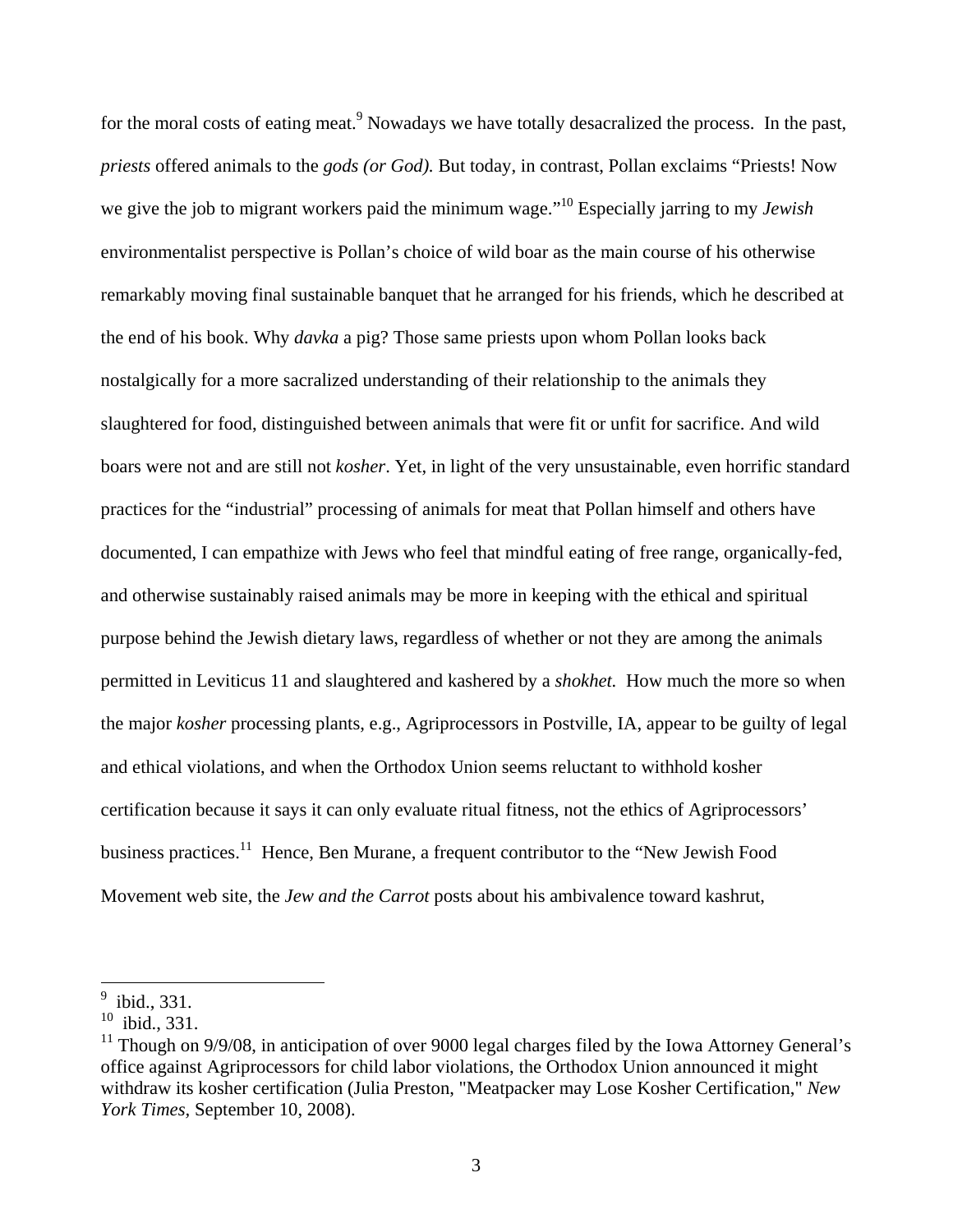Other days, I hear from God that it's not a time to get bogged down with the inanity of laws which selfishly benefit my own personal sense of spirituality but don't accomplish worldly good for other people — and thus, I must use the subways, computers, non-hekhshered food to accomplish some aggadic (broadly ethical) end.<sup>12</sup>

Does one have to choose between keeping kosher and eating ethically, spiritually, and sustainably?

Part of the problem is that the laws of kashrut by themselves cannot assure both an environment that is sustainable and the just treatment of its inhabitants. We need to turn to additional sources for Jewish values on food to address the issues of environmental sustainability and justice, such as the ethos of the ancient Biblical sacrificial system, and its later transformations in post-Biblical rabbinic kabbalistic thought. But how is it possible to draw from this ancient Jewish ethos in a compelling way, beyond Pollan's nostalgia for old cultural traditions, which addresses the ethical, environmental, and spiritual concerns contemporary Jews like Pollan and his "disciples" (among whom I count myself) have? I think kabbalah's proven power to adapt the symbols and moral ethos of the sacrificial Biblical sacrifices to the dinner table when the Temple no longer exists is particularly relevant for Jewish environmentalists today.

 Kabbalah offers great insight into how rituals have the power to make the connections to move people to action. In particular, the food rituals inspired by kabbalah can effectively connect stories, experiences, and actions purposefully. For it's the interweaving of our personal stories, the metaphors of our traditional Jewish stories, and the biological, economic, political, and ecological stories like the ones Pollan tells, that weave the lines of connection so crucial to an environmentalist perspective. Kabbalistic meal rituals, which connect stories about the sacred to the food on the plates in front of us, work very much like the "ceremonial" banquet Pollan conducted at the end of his book, in which

<sup>12</sup> Ben Murane, "Kashrut has no God - but Shouldn't it?" *The Jew and the Carrot* (2008), http://jcarrot.org/kashrut-has-no-god-but-shouldnt-it/, accessed 9/15/08.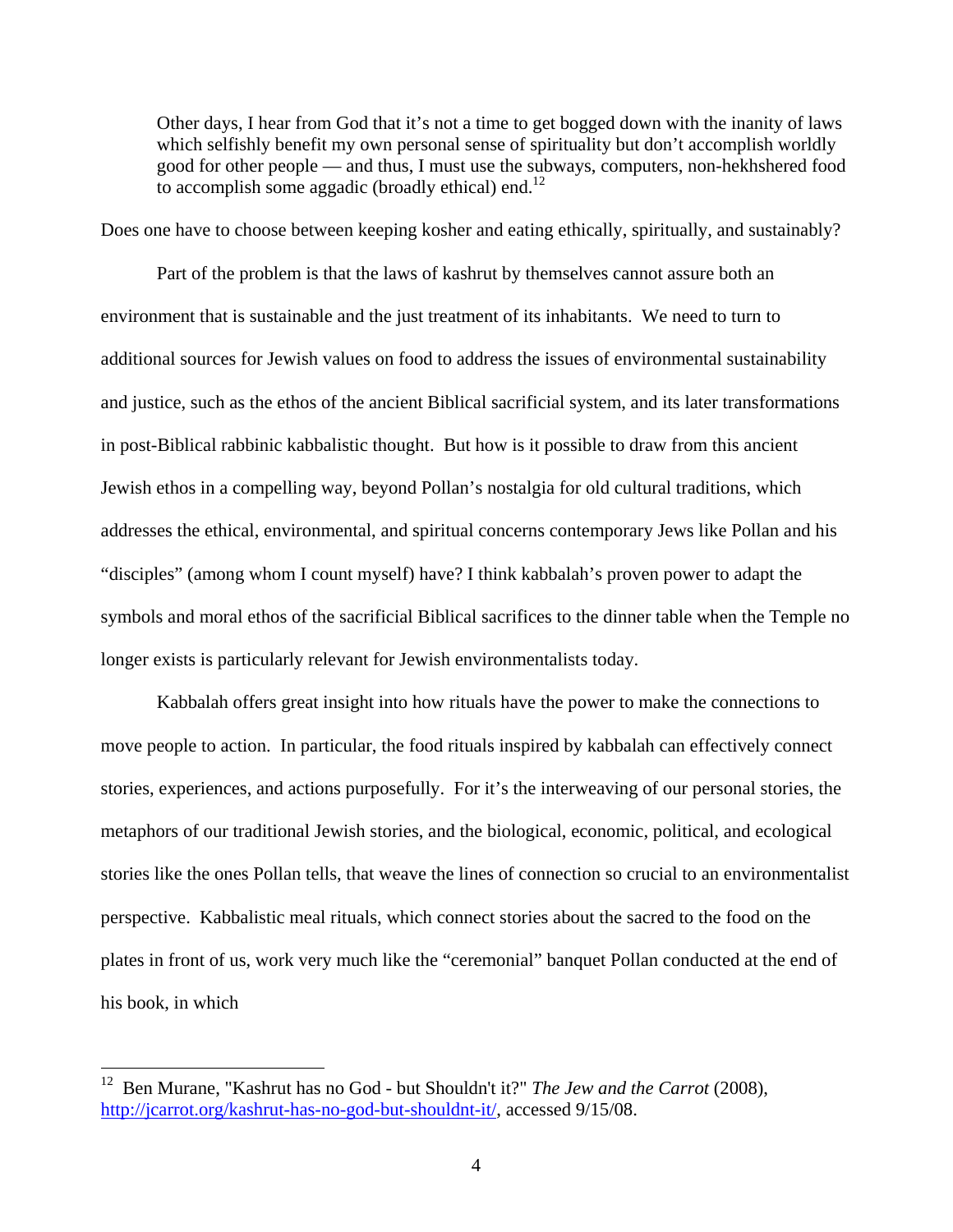[t]he stories, like the food that fed them, cast lines of relation to all these places and the creatures living (and dying) in them, drawing them all together on this table, on these plates, in what to me began to feel a little like a ceremony… [so that] every item on our plates pointed somewhere else, almost sacramentally, [told] a little story about nature or community or even the sacred.<sup>13</sup>

While Pollan clearly demonstrates an intuitive grasp of how ritual and story work in sync, ritual competence is an art, and the kabbalists were masters in the art of ritual. Why reinvent the wheel, when the most gifted kabbalists have provided us with evocative myths and rituals of connectedness that I believe can heighten the experiences Pollan describes.

The kabbalah of the *Zohar* and its circle that emerged in 13<sup>th</sup>-14<sup>th</sup> century Spain abounds in powerful, imaginatively stimulating metaphors of connection and in mindful eating practices. If as Pollan argues, our enjoyment of environmentally insensitive "industrial food" is predicated on *not knowing* where it comes from, the eating metaphors of kabbalah stress the opposite: *eating is knowing*. This is a point R. Bahya articulates in many different ways in his kabbalistic manual of eating practices, *Shulhan Shel Arba ("The Four-Legged Table"*). According, R. Bahya, eating can be a visionary experience, "real eating," (*akhilah vada'it*), a re-enactment of the visionary experience of the elders and nobility of Israel who at Mt. Sinai "envisioned God and ate and drank." (Ex 24:11). In R. Bahya's midrash, based on earlier rabbinic traditions, these activities were not sequential, but simultaneous. And the peculiar word choice of *va-yehezu* "they envisioned" rather than simply *va-yir'u* "they saw," means the elders had a *hazon,* a "prophetic vision."14 Or it's like the vision of Moses himself, who didn't really fast for forty days but rather was sustained by "real eating," that is, he was fed by the light of the Shekhinah. R. Bahya plays on the pun of *hazon* with a *het* ("vision") and *ha-zan* with a *hay* ("Who feeds"), as in the phrase from the grace after meals,

<sup>13</sup> Pollan, *The Omnivore's Dilemma,* 407-408.

<sup>14</sup> Bahya ben Asher ben Hlava, "Shulhan Shel Arba'" In *Kitve Rabenu Bahya*, ed. Charles Ber Chavel, 1969, 492-3.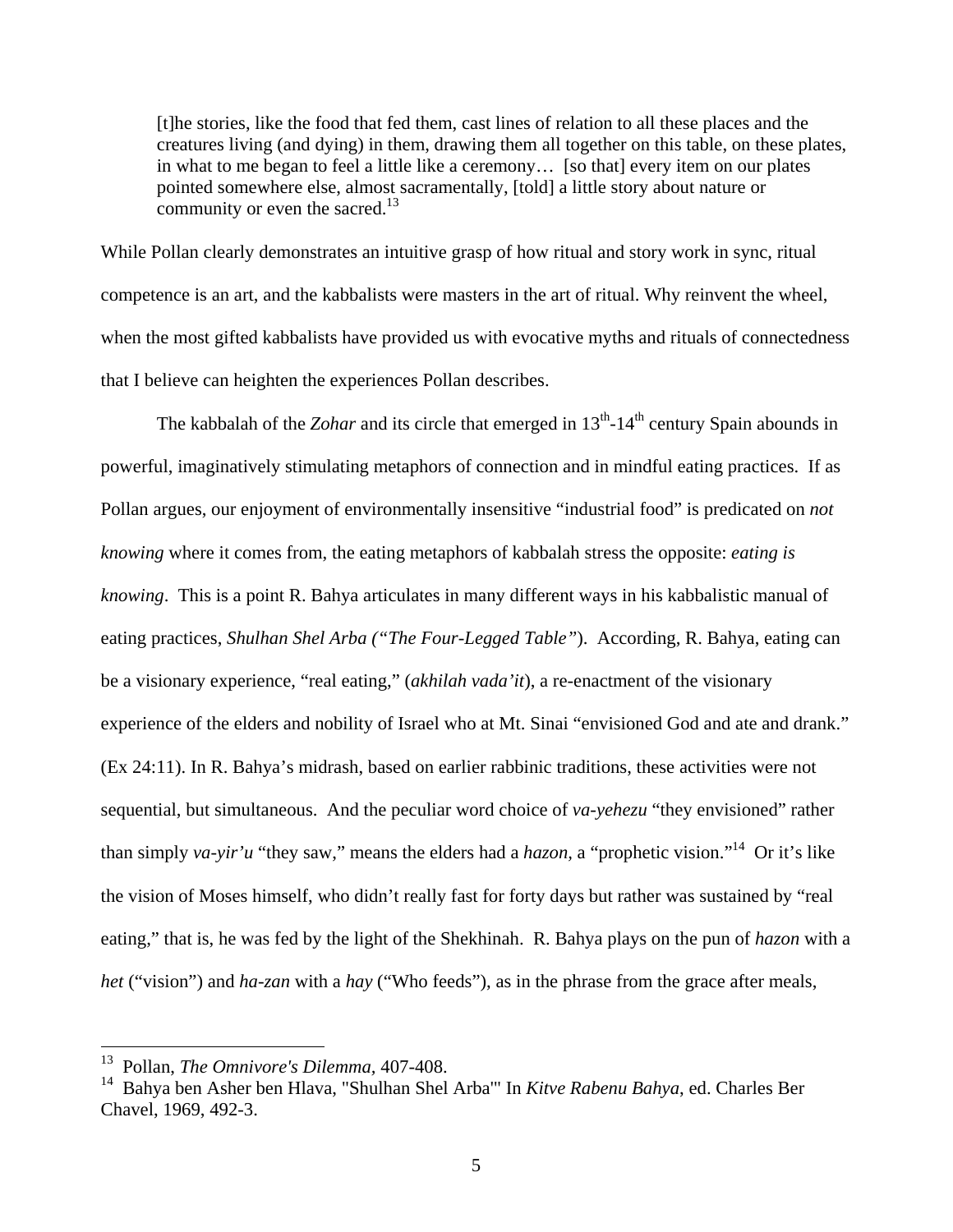"*ha-zan et ha-olam kulo bi-tuvo*" ("Who feeds the whole world with his goodness…"), i.e., God. Is it coincidence that one of the leading voices of contemporary Jewish environmentalism, and the sponsor of the web blog *The Jew and the Carrot* ("the homepage for the New Jewish Food Movement, with a focus on health and sustainability") calls itself "Hazon"?<sup>15</sup> What makes "real eating" a visionary experience is the simultaneous eating and focusing intellectually upon the source from where your food comes. The story of the manna in the wilderness, another example of "real eating" according to R. Bahya, teaches this. The very name of this food, "*man*" is itself a prompt to look into its origins, "when the people saw it, they said 'what is it?' (*man hu*).<sup>16</sup> The instructions about collecting it also link it to the story of creation in Genesis. One was to gather the manna the first six days of the week, but not on the seventh day, in recognition of the Sabbath God established. Instead, on the sixth day, the Israelites were to gather a double portion, which the custom of two *hallot* on the Sabbath table that Jews still practice today commemorates. Disobeying the prohibition from gathering the manna on the Sabbath came with negative consequences; the manna was spoiled and inedible – a milder echo of the consequences when Adam and Eve violated of God's first food prohibition. The point of this story for R. Bahya is that everything about the manna: its name, its miraculous qualities, the rules governing its "harvest" and consumption – taught the Israelites of its connection to the whole, to God. As Moses said to the Israelites when they asked one "What is it?": "*This* is the bread which the Lord has given to you to eat."<sup>17</sup> The Torah tells a story about "real" eating" that is both a physical act of eating and an intellectual act of knowing fused into one. But how can stories like this, about distant, mythic times, people, and places - have anything thing to do

<sup>&</sup>lt;sup>15</sup> "Hazon," http://www.hazon.org/ (accessed  $9/15$ , 2008): "The word hazon is Hebrew for 'vision.' Our vision is to create a healthier and more sustainable Jewish community -- as a step towards a healthier and more sustainable world for all."

 $^{16}$  Ex 16:15.

 $17$  ibid.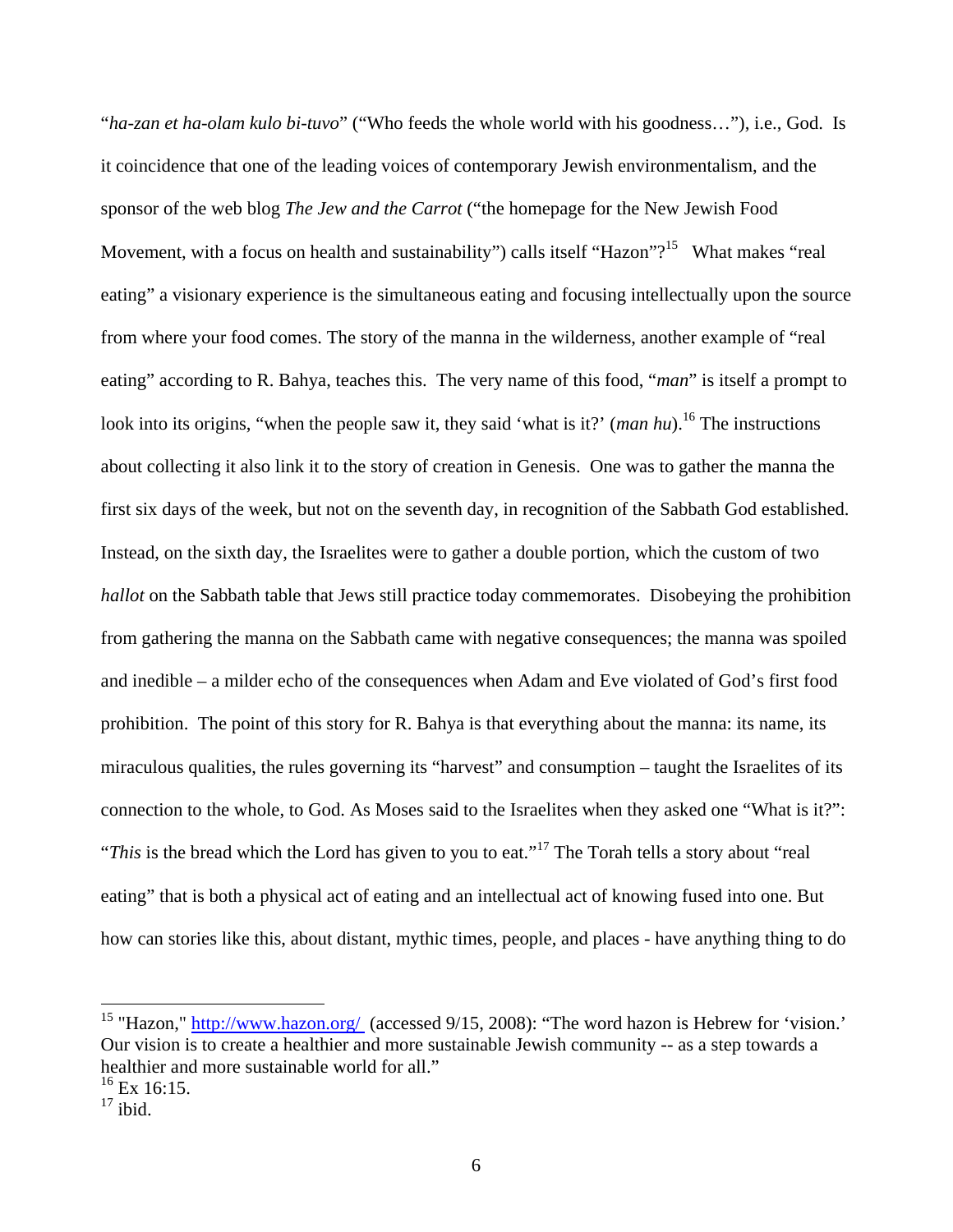with the sustainable, whole wheat loaves of bread, ethically slaughtered organic chickens, and greens from my CSA on my plate in front of me today?

Kabbalists like R. Bahya b. Asher developed a program of ritual practice for meals that combined Torah table talk and traditional rabbinic meal practices (blessings before and after meals, hand-washing, table manners ["*derekh eretz*"], etc.) to heighten the spiritual experience of eating. It's what I call "eating Torah," in every sense of the expression. Torah means both "a teaching" and an instruction about a specific ritual practice (as in "This is the *torah* of beast and fowl…" [Lev. 11:46], that is conveyed both verbally and experientially – a torah about eating attached to specific foods right before one's eyes that one eats. This is torah about "the table" performed in thought and practice while at the table, as m. Avot 3:3 expresses it, "*divre torah al ha-shulhan*" ("words of torah about/over the table"). Thus R. Bahya recommended his book *Shulhan Shel Arba*, "be in the hand of any person on his table, that he should set it down by his right hand, and that it should be with him, and that he read in it all that is required at his meal" for appropriate talking points for dinner table conversation. As I have written elsewhere,

By saying Scriptural passages that convey these metaphors [for eating] *at the table*, R. Bahya encourages … a sort of 'directed free association.'… [I]t is free association in the sense that R. Bahya wants to prompt a chain of associations by speaking verses of Torah about the table over the table. The meal is not just a foretaste of the world to come, it is the past manna miracle, it is a taste of supernal light, it is Mt. Sinai, it is prophetic vision, it is what keeps us from being animals, it is divine service - it is all these things and more AT ONCE! It is directed, in the sense that it is all directed toward the same concrete experience of a communal meal. It is many "words of Torah" (*divrei Torah*) over one table. *Zeh ha-shulhan asher lifnay Adonai!* ["*This* is the table before the Lord."] Self-conscious experiences of thinking aloud about Torah are fused with the concrete experiences of eating and drinking at the table.<sup>18</sup>

It's especially through the demonstrative "*This!*" of statements like "*This* is the table

<sup>18</sup> Jonathan Brumberg-Kraus, "The Ritualization of Scripture in Rabbenu Bahya's *Shulhan Shel Arba'*," *World Congress of Jewish Studies* 13 (2001), 16 (accessed July 7, 2005).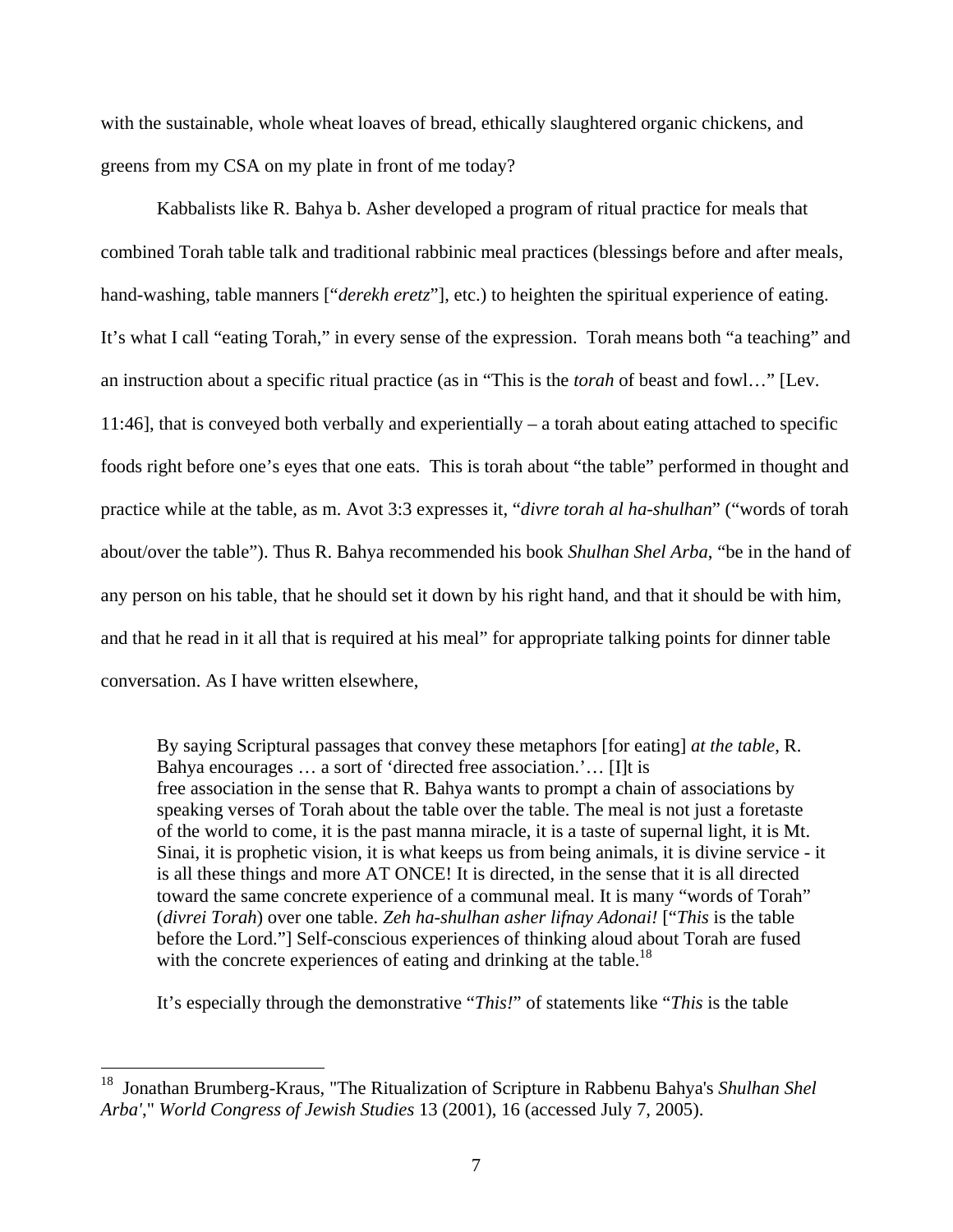before the Lord (Ez 41:22; the first sentence and inspiration for the title of *Shulhan Shel Arba*) that connects the old stories and metaphors to the present. Just as in the more familiar ritual words said over the ritual foods of the Passover seder (*Pesah, matzah, maror*), we explicitly connect the words, metaphors, and stories of the past, to the food, company, and personal stories of the present weaving lines of connection to the things we cannot see to these we *can* see, hear, and taste right here in the present!

A good particular example of this, that I think teaches an environmentally relevant lesson, is the kabbalistic ritual of leaving bread on the table (even after the meal is finished) when one recites *birkat ha-mazon*, the grace after meals.<sup>19</sup> This is the physical, concrete "performance" of a saying from the *Zohar*: "a blessing does not rest on an empty place."<sup>20</sup> This saying and ritual teach that human beings cannot create something from nothing.<sup>21</sup> Only God can do that, and God did that only once with the creation of the world. Therefore when we consume something, we human beings are responsible for making sure that we don't do it in such a way that there is nothing left to feed the rest of the world.<sup>22</sup> For me, I can hardly hear "a blessing doesn't rest on an empty place" without

<sup>19</sup> 19 Bahya ben Asher ben Hlava, *Shulhan Shel Arba'*, 477:

One must be careful when one is about to bless [after a meal] that there is bread left on the table, as they said in the tractate Sanhedrin: "Whoever does not leave bread on his table [when he is about to bless following a meal] Scripture says the following about him, 'There was nothing left after he had eaten, His goodness will not take hold'" (Job 20:21) (b. Sanhedrin 92a). The reason for this practice is so that the blessing will rest upon that which remains; if nothing remains, the blessing has nothing to rest upon. (translation by Hecker, *Mystical Bodies, Mystical Meals*, 148.

 $20$  ibid., 145-6

 $21$  ibid., 149.

 $22$  This is probably based on kabbalistic interpretations of the earlier rabbinic idea stated in the Talmud (*b.Berakhot* 35a) that for whoever eats food without saying a blessing, it is as if they committed sacrilege (*me'ilah*), as if they have stolen from the Temple. The kabbalists interpret this to mean that God sends a sort of divine energy flow into the food we eat to nourish us, but in eating it we diminish it. However, by reciting the appropriate blessing, we restore the divine energy flow and return it back up to heaven. But if we don't bless, the universe suffers a net loss of divine energy. Hence whether through the Temple sacrifices before the destruction, or through blessings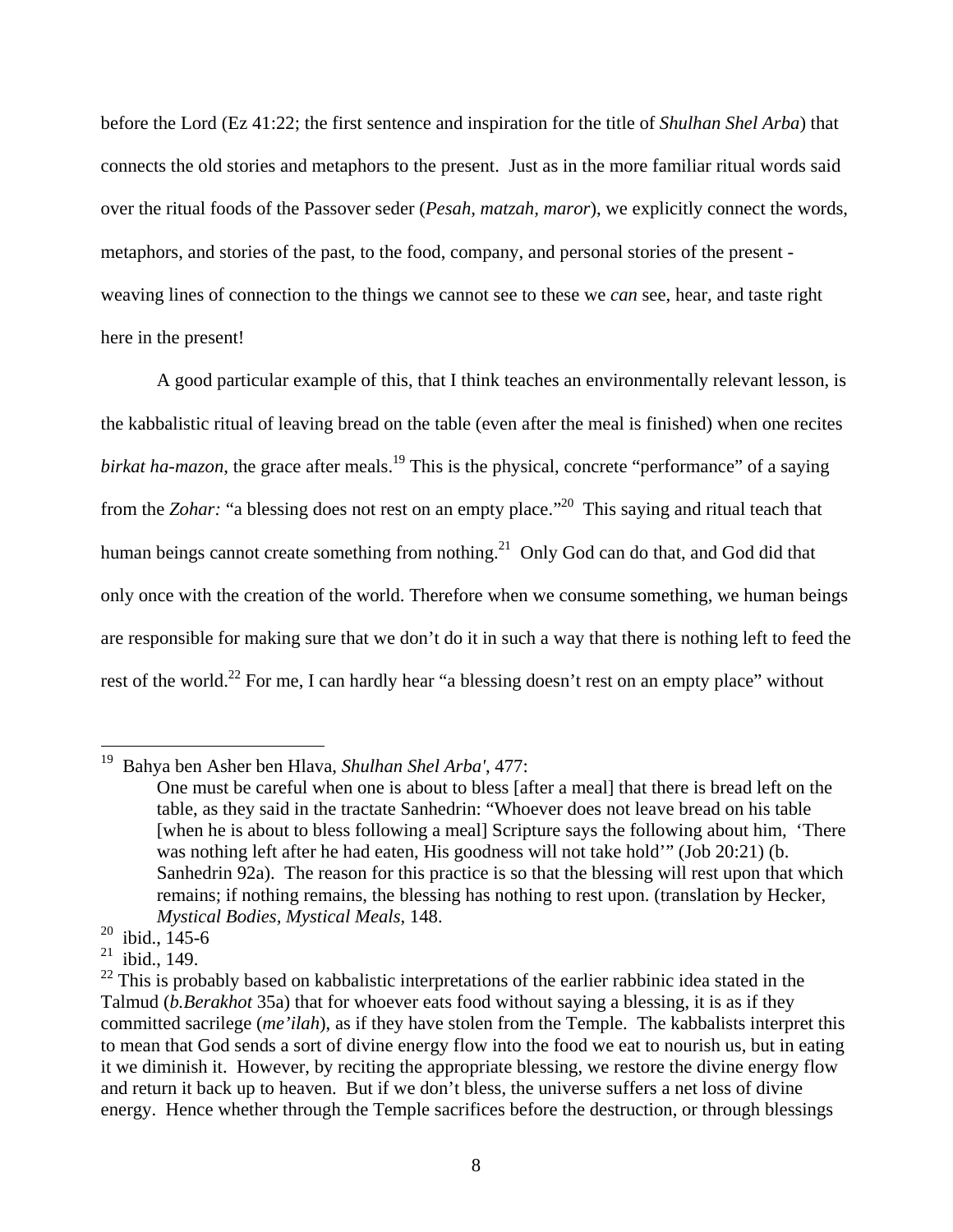thinking of the devastation of farmland and the depletion of soil nutrients brought about by the monoculture of a few commodity crops and over-reliance on artificial chemical fertilizers, not to mention the empty tables of those stricken with food shortages as a result of these short-sighted agricultural practices. These contemporary associations then inform my reading of the *Zohar* when it says,

"You shall make a table of acacia wood…" Exodus 25:23). This table is intended to be established in the tabernacle. *Blessing from above rests upon it and food proceeds from it to the entire world*. This table must not be empty for even a moment but rather there should [always] be food upon it because blessing does not rest upon an empty place...It is from that table that blessings and food proceed *to all other tables of the world* that are blessed because of it. $^{23}$ 

The *Zohar* evokes images of the Temple and of a world-feeding table to engage us in stories where

we and the tables in our homes have roles to play in the cosmic drama of sustaining the whole

world. In kabbalistic theory, this sort of imaginative visualization is crucial to the efficacy our

actions on a cosmic level. Thus Joel Hecker explains the theory behind the ritual practice of leaving

bread on the table when reciting the blessing after the meal:

The blessing will proceed to the table and its bread, provided that the right image of it is maintained, *in the imagination and available to the physical sense of vision as well*. The theurgic process, then entails two requirements: the physical act of retaining bread upon the table and retaining a particular image of the table *in the imaginative faculty*. Both, I surmise, are indispensible to effect the transfer of blessing from the upper realm to the lower…Success demands transparency between the physical reality and the idealized impress in the mind... $^{24}$ 

Whether one takes the stories about the cosmic lines of connection between us, God, and the sustenance of the world literally or figuratively, they have the power to stimulate the imagination. When we tell these stories while at the table, and pointedly, deliberately refer them to ourselves and what were are doing right now, the play of our imagination with the sensual experiences of the food

1

now, we participate in system of "cosmic recycling." See Bahya ben Asher ben Hlava, *Shulhan Shel Arba'*, 488

<sup>23</sup> *Zohar* 2:153b translated in Hecker, *Mystical Bodies, Mystical Meals*, 145-6, emphasis mine.

 $24$  ibid., 146, emphasis mine.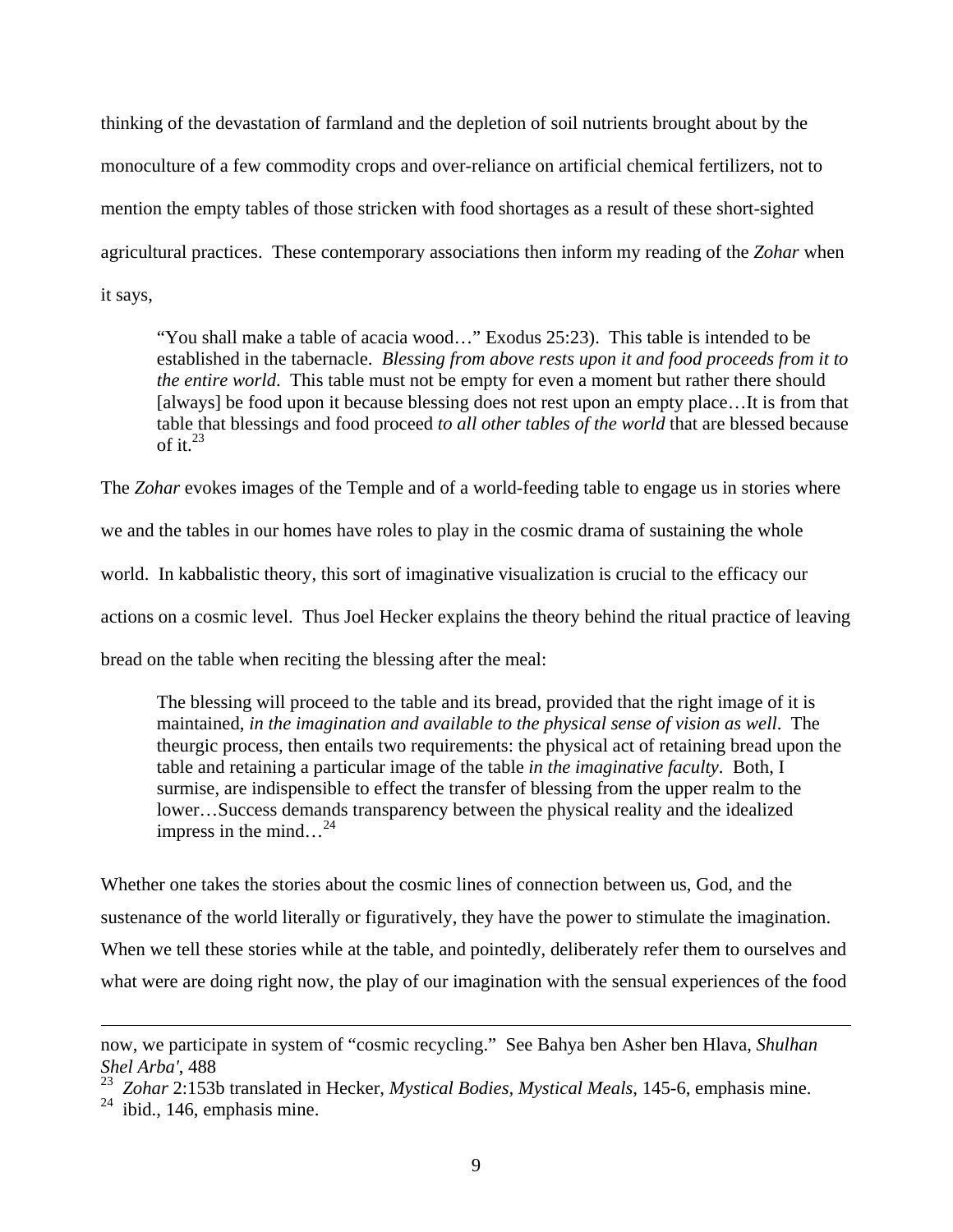and our companions effects an almost alchemical transformation. Pollan's "lines of relation to all these places and the creatures living (and dying) in them, drawing them all together on this table, on these plates" become so palpably real we can taste it. Only convictions that real are likely to commit us to the radical lifestyle changes we need to make for an environmentally sustainable future. Kabbalah offers us Jews some promising models for speaking words of environmental *torah* over the table.

The importance of conversations over food for galvanizing people to environmentalist and food activism already been commented upon by the farmer-journalist Tom Philpott in his interview with Michael Pollan about his new book *In Defense of Food*: 25

Sidney Mintz's definition of cuisine came down to conversation. For Mintz, Americans just didn't engage in passionate talk about food. Unlike the southwest French and their cassoulet, most Americans don't obsess and quarrel about what comprises, say, and authentic veggie burger.

But if cuisine comes down to talk, things are looking up a decade after Mintz cast his judgment. Now more and more people are buzzing about food; not only what's good to eat, but also, appropriately, for the land that invented MacDonalds and Cheetos, about what's in our food, where it came from, how it's grown!<sup>26</sup>

It's a similar kind of impassioned, embodied conversation that's going on in the "New Jewish Food

Movement" about which Nigel Savage speaks, providing a fresh route for Jews into both Judaism

and environmental activism.<sup>27</sup> I think the kabbalah traditions I discussed and many others like them

have something very important to contribute to this conversation.

Michael Pollan suggests that if we weren't living in a "Fast Food Nation," we wouldn't need

so much self-conscious food talk or sustainable banquets so hyper-conscious and labor intensive

that we should only do them once or twice a year as "pure rituals." While in the past,

[f]or countless generations eating was something that took place in the steadying context of a family and a culture, … the full consciousness of what was involved did not need to be rehearsed at every meal because it was stored away like good silver in a set of rituals and habits, manners and recipes. <sup>28</sup>

<sup>25</sup> Michael Pollan, *In Defense of Food: An Eater's Manifesto* (New York: Penguin Press, 2008).

<sup>26</sup> Tom Philpott, "Table Talk: A Conversation with Michael Pollan," *Grist: Environmental News and Commentary*, no. 12 October 2007, <u>http://www.grist.org/feature/2007/10/12/pollan/</u>. <sup>27</sup> See his essay in this volume.

<sup>28</sup> Pollan, *The Omnivore's Dilemma*, 411.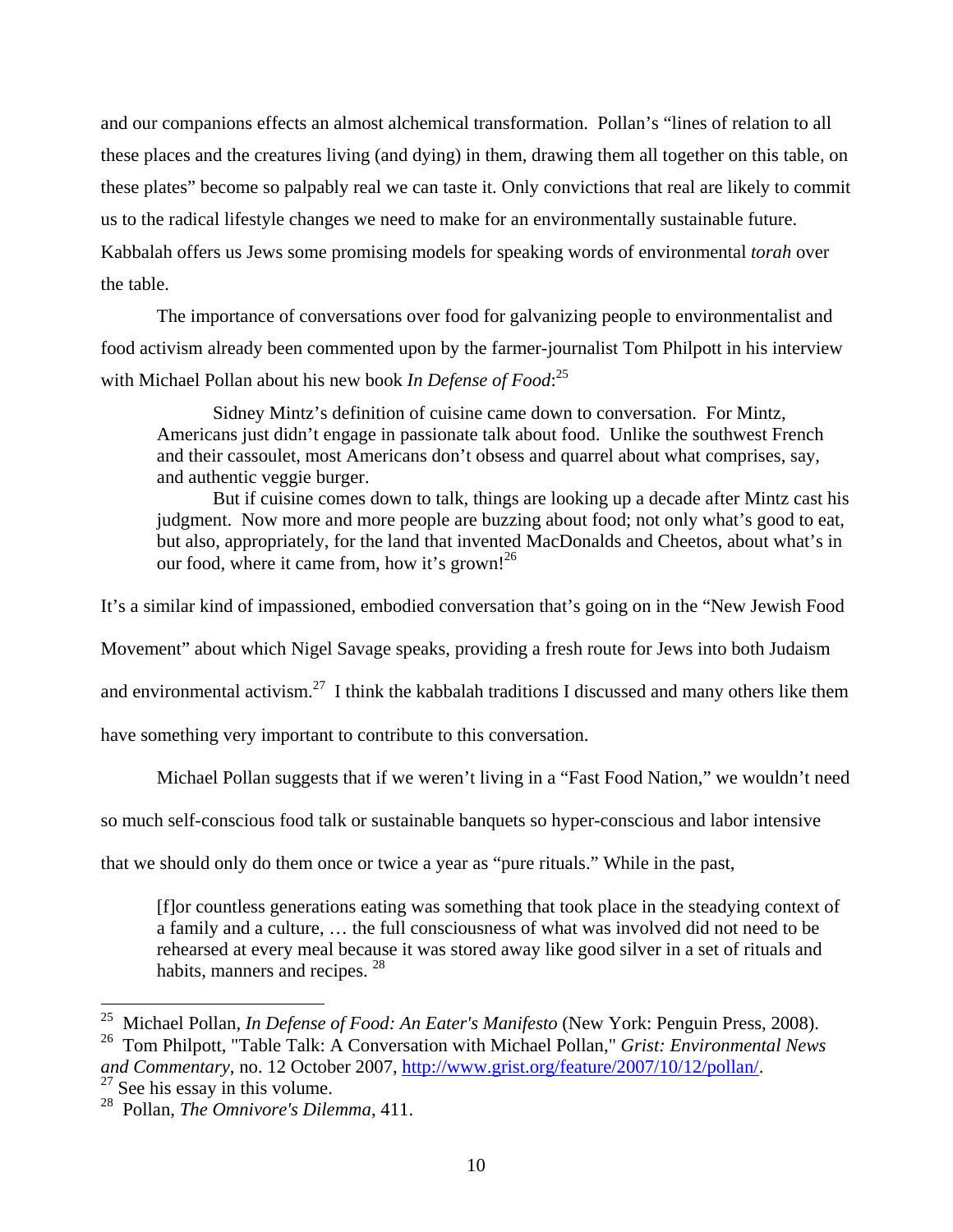For him, that was then, but this is now. Pollan muses however that perhaps if "so much of [the] context [of family and…culture had] not been lost," he might not have felt the need "to start from scratch" to invent a new meal ritual to remind us "What it is we're eating. Where it came from. How it found its way to our table. And what, in true accounting, it really cost." If our old cultural and family traditions still meant to us what they used to,

we would no longer need any reminding that however we choose to feed ourselves, we eat by the grace of nature, not industry, and what we're eating is never anything more or less than the body of the world.<sup>29</sup>

I have to disagree. With all due respect to Reb Pollan, we always *do* need to be reminded. It is human nature that satisfying our hunger puts our brains to sleep. That's exactly why the wisdom of our Jewish family and culture instructed us to bless God right after we have satisfied our hunger because it is *precisely then* that we are most likely to forget the source of our sustenance, "as it is written (Dt.8:10) 'You shall eat, and be satisfied, and [*then*] bless the Lord your God'" (i.e., recite the grace after meals).<sup>30</sup> We don't have to start from scratch, nor can we really, because as the Zohar teaches us, "Blessings don't rest on nothing." We have this "good silver" in our "set of rituals and habits, manners and recipes." But they only work if we use them, not, as Pollan tellingly puts it, if we only keep them "stored away." Moreover, our tradition also teaches us that there are "apples of gold behind the settings of silver" (Prov. 25:11). For me, the apples of gold are the fruits of the of the kabbalistic imagination, namely, its symbols and rituals, which can sustain us by suggesting ever new ways to see and weave the lines of connection between us, one another, and the world.

 $^{29}$  ibid., 411.

<sup>30</sup> Bahya ben Asher ben Hlava, *Shulhan Shel Arba'*, 493-4.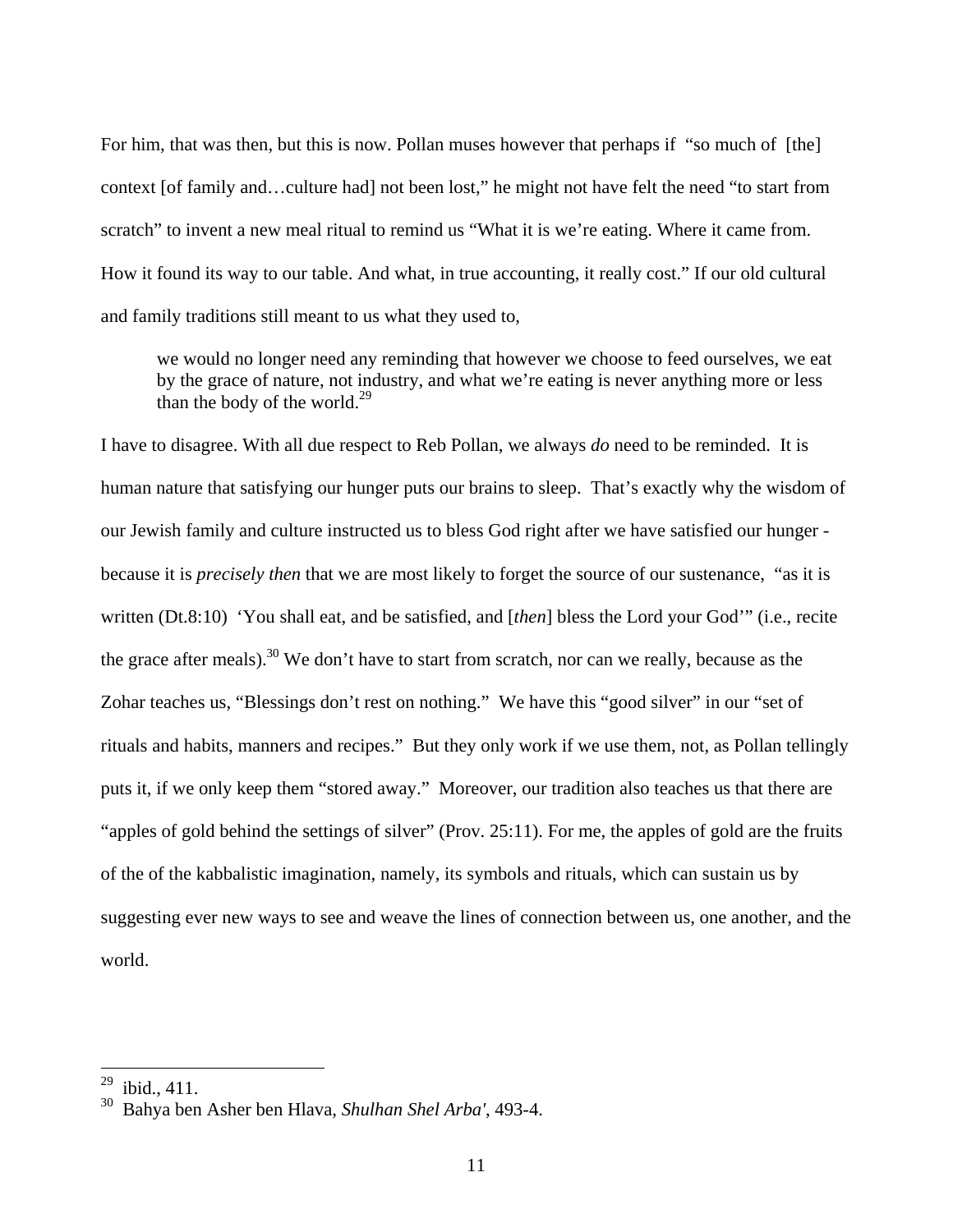## Bibliography

- Bahya ben Asher ben Hlava. "Shulhan Shel Arba'." In *Kitve Rabenu Bahya*, edited by Charles Ber Chavel, 453-5141969.
- Bernstein, Ellen. *The Splendor of Creation: A Biblical Ecology*. Cleveland, Ohio: Pilgrim Press, 2005.
- Brumberg-Kraus, Jonathan. "The Ritualization of Scripture in Rabbenu Bahya's *Shulhan Shel Arba'*." *World Congress of Jewish Studies* 13, (2001): 1-17. http://www.lekket.com/articles/003000029.pdf or http://www.wheatoncollege.edu/academic/academicdept/Religion/jbkarticles/ritualizationofscri pture.pdf.

*Hazon.* Hazon. http://www.hazon.org/ (accessed 9/15, 2008).

- Hecker, Joel. *Mystical Bodies, Mystical Meals: Eating and Embodiment in Medieval Kabbalah*. Raphael Patai Series in Jewish Folklore and Anthropology. Detroit: Wayne State University Press, 2005.
- Koenig, Leah. "The View from Your Fork: An Interview with Michael Pollan." *The Jew and the Carrot*. http://jcarrot.org/the-view-from-your-fork-an-interview-with-michael-pollan/ (accessed September 12, 2008).
- Murane, Ben. "Kashrut has no God but Shouldn't it?" (2008): September 15, 2008, http://jcarrot.org/kashrut-has-no-god-but-shouldnt-it/ .
- Philpott, Tom. "Table Talk: A Conversation with Michael Pollan." *Grist: Environmental News and Commentary* no. 12 October 2007 (: September 17, 2008, http://www.grist.org/feature/2007/10/12/pollan/ .

Pollan, Michael. *In Defense of Food: An Eater's Manifesto*. New York: Penguin Press, 2008.